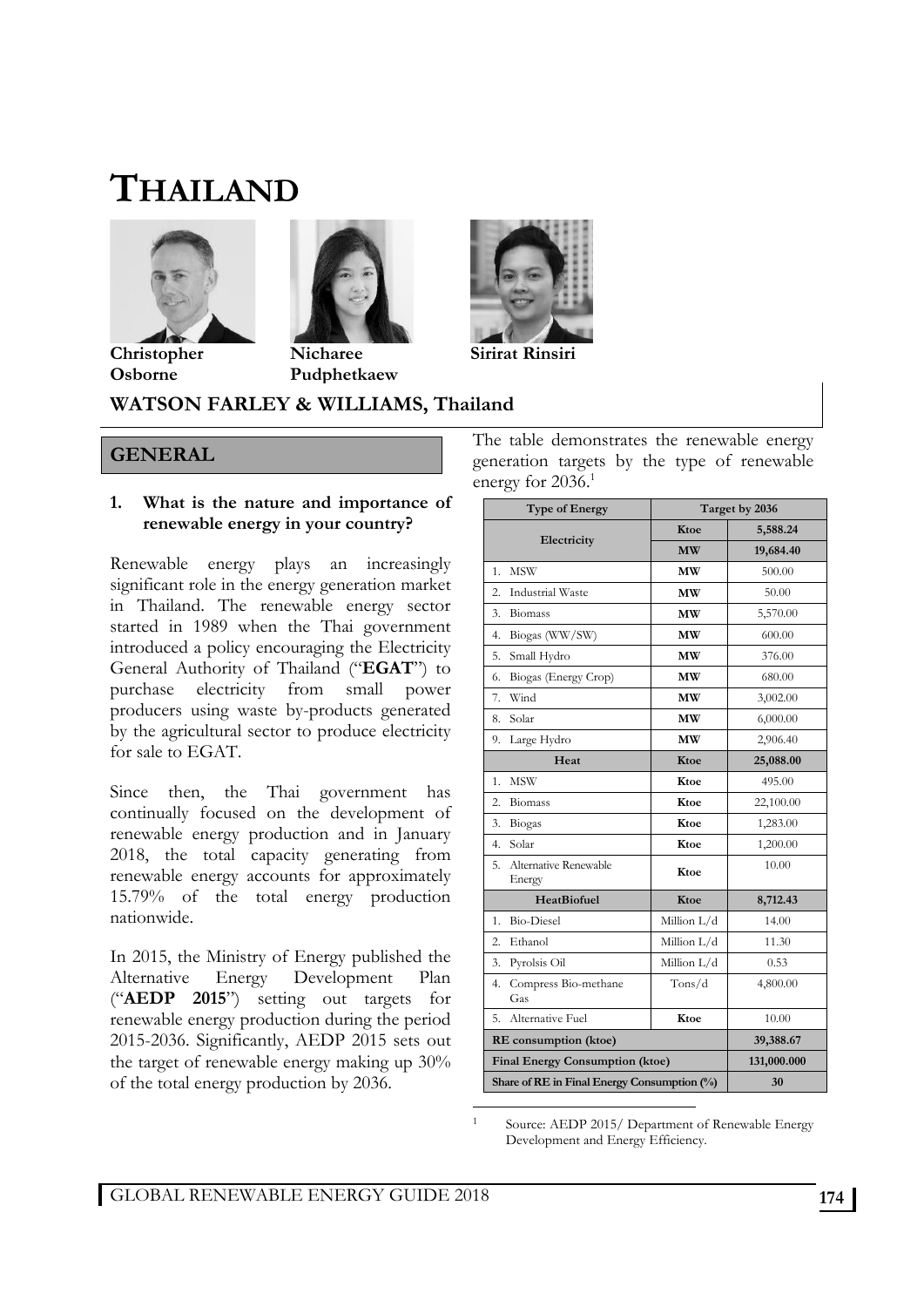In addition, according to this framework, the Thai Government has planned to enhance the energy production capacity capability by implementing tax incentives and supporting electricity trade using competitive bidding measures.

#### **2. What is the definition and coverage of renewable energy under the relevant legislation?**

Under the National Energy Policy Act 1992, renewable energy covers energy obtained from wood, firewood, husk, bagasse, biomass, hydropower, solar, geothermal, wind and waves.

Waste-to-energy does not expressly come within this definition but the Thai government has nevertheless included waste-to-energy in its renewables policy.

## **REGULATION**

#### **3. How is the renewable energy sector regulated? What are the principal laws and regulations?**

The production of electricity from renewable energy sources is regulated by the Energy Industry Act 2007 ("**Act**"). The Act sets out a primary framework that requires energy production to be licensed, regardless of whether the electricity is sold to a third party or used by the producer. Industry specific licences such as the energy production license are issued by the Energy Regulatory Commission ("**ERC**").

However, it is not a straightforward process to obtain all necessary energy production licenses under the Act, as the licensing process requires an applicant to comply with regulations of other acts that are not specifically related to the energy sector, such as the factory regulations under the Factory Act 1992, the building control restrictions under the Building Control Act 1979 and the provincial town planning regulations which vary from province to province.

In addition to the Act, the regulations concerning the environment must be taken into account as a part of licensing process that the developer has to comply with the EIA (Environmental Impact Assessment) or EHIA (Environmental Health Impact Assessment) pursuant to the Enhancement of Environmental Quality and Preservation Act 1992 which will depend on the type of fuel. A project can be exempted from the EIA/EHIA requirement if its capacity is less than 10 MW, but the project will be required to implement a plan in compliance with the Code of Practice regulated by the ERC.

Public hearings are frequently required to canvas the views and concerns of local populations in the vicinity of a proposed project, and failure to strictly observe the public hearing process can result in a project being cancelled even if all other licenses and approvals have been obtained and construction has commenced.

In addition, the Energy Development and Promotion Act 1992 and its subordinated regulations also require the energy producer to obtain a controlled energy production license, if its capacity is more than 200 kVA.

#### **4. What are the principal regulatory bodies in the renewable energy sector?**

The main regulatory authority in Thailand's energy sector is the Energy Regulatory Commission.

The ERC is empowered under the Act to regulate energy production and operation in compliance with the government's policies and the Act.

The ERC plays an important part in the licensing process as they provide a single point of application for all licenses required for a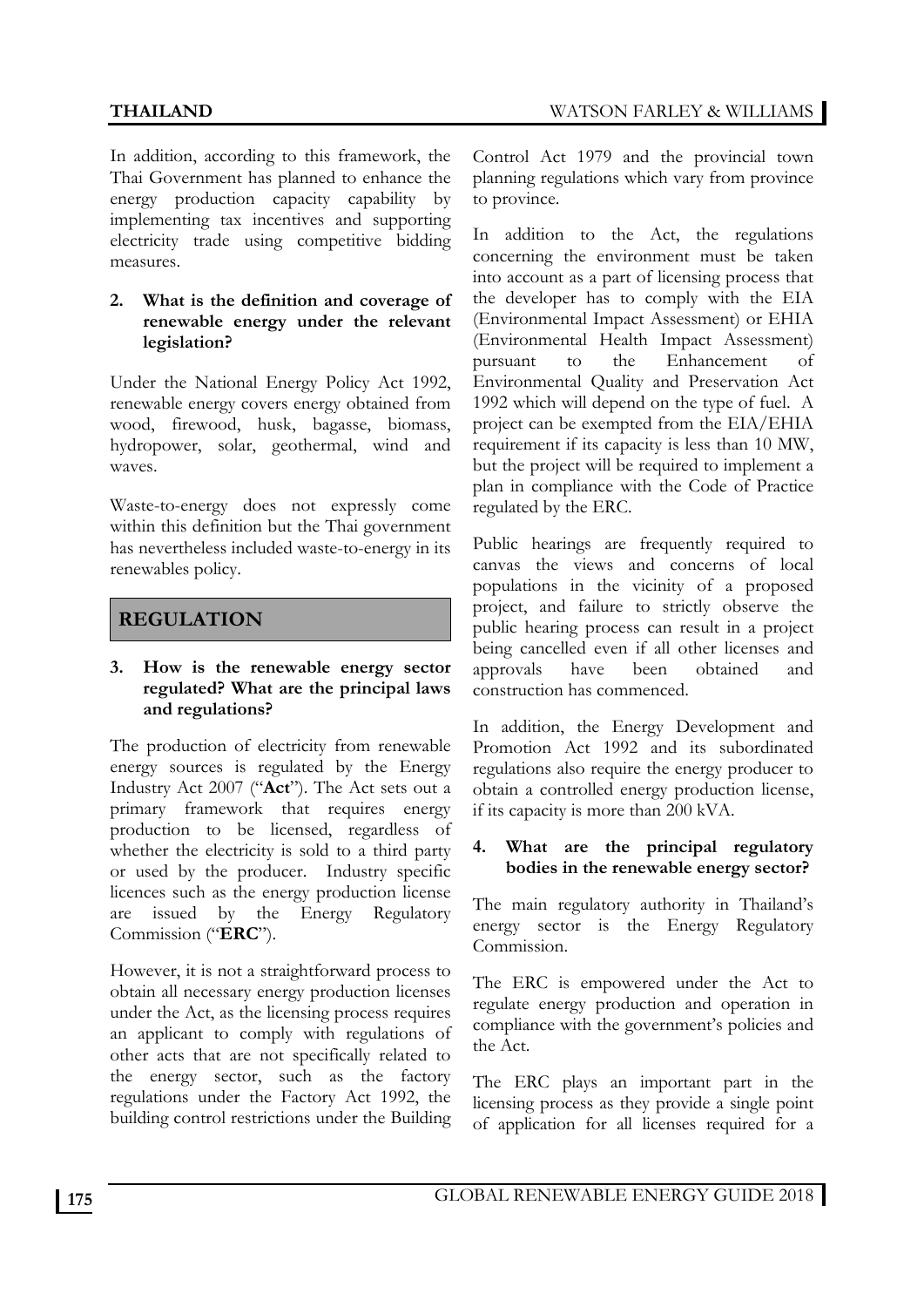#### WATSON FARLEY & WILLIAMS **THAILAND**

renewable energy project. This means the developer can submit applications with the ERC, and the ERC will cooperate and determine with other authorities including the local authority relating to the controlled building, the Department of Industrial Works for the factory license and the Department of Alternative Energy Development and Efficiency for the controlled energy production license.

However, the EIA or EHIA must be filed by the developer directly with and will be determined by the Office for Natural Resources and Environmental Policy and Planning.

#### **5. What are the main permits/licenses required for renewable energy projects?**

It is important to note that Thailand does not have a concept of a "single electricity permit" to cover all matters relating to the development and operation of a renewable energy project. The project developer will be required to obtain various permits/licenses under the Act and relevant regulations.

#### Energy Production License

The energy production license is the main license under the Act. The developer is required to obtain this license, whether the production is with or without remuneration. The Act provides for the exemption of certain projects from the requirement to obtain an energy production license in accordance with the subordinated decrees.

In 2009, a decree relating to the exemption of the energy production license was published, exempting the production of electricity from projects less than 1,000 KVA from the requirement to obtain an energy production license.

In 2010, further clarification was announced to exempt electricity production from in-plant utility with off-grid systems from the requirement to obtain the license as well.

Renewable energy projects of less than 1,000 KVA are nevertheless obliged to inform the ERC of its project.

#### Controlled Energy License

A controlled energy license is required if the capacity of the project is more than 200 KVA.

#### Factory License

In general, any power plant with a capacity exceeding 5 horsepower (approximately 3.7 kW) is required to obtain a factory license.

In recent years, the Thai government has supported the renewable energy sector and this direction has resulted in the amendment of the Factory Act to enable some renewable energy sources to be exempted from the licensing requirement – for example, a solar rooftop with a capacity of less than 1 MW and wind farms.

#### Construction Permit

In case a project is located in a controlled building area, a construction permit is required.

#### **6. Is there a category of "license-exempt generation"? If so, does it cover some types of renewable energy based generation?**

There is no concept of license exempt generation and arguably only low-capacity projects below 3.7 kW could be said to be truly "license exempt".

Thailand instead offers "**license-light generation**" by removing some but not all of the licensing requirements for certain types of renewable energy projects, such as solar rooftop projects of less than 1 MW or wind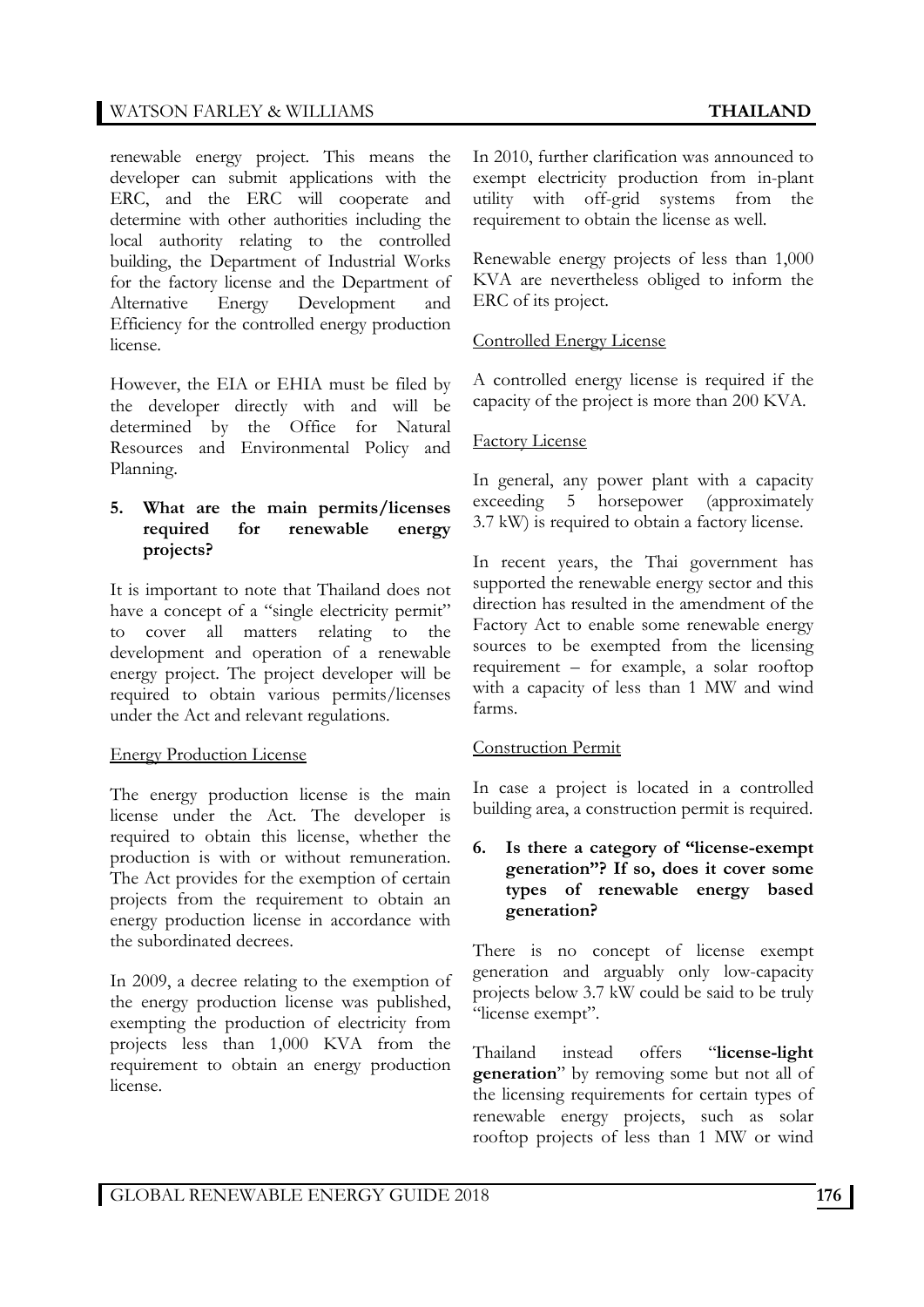farms, which are not required to obtain factory licences, and captive off-grid power plants, which are not required to obtain energy production licenses.

#### **7. Has there been any reform related to renewable energy regulations since 2017? Do you expect any reform/change in the near future?**

Currently, the Thai Government is in the process of revising the AEDP 2015 and we expect the new AEDP will be published in 2019. The expectation is that the new AEDP will reflect an enhanced government focus and support on the establishment of renewable energy projects in every province in Thailand.

Once this policy has been implemented, we expect to see new regulations to support the ease of the licensing process relating to renewable energy.

### **INCENTIVES**

#### **8. Are tax advantages available to renewable energy generation companies?**

Yes. Thailand's Board of Investment ("**BOI**") grants tax incentives to developers of renewable energy projects in Thailand that generate electricity from renewable sources (including waste).

Depending on the type of renewable energy, the renewable energy project company can receive an exemption from corporate income tax for 8 years with no maximum limit, and an exemption from import duties on the importation of machinery.

However, BOI incentives do not apply to the project automatically and BOI approval must be applied for before commencing the project - they cannot be obtained retrospectively for an existing project. The developer will be required to submit an application with the BOI and the entire process will take approximately 3-4 months to complete.

#### **9. Is there a purchase guarantee given by the relevant legislation for the electricity generated by renewable energy companies?**

The Thai renewable energy framework does not provide a Government guarantee for payment of energy produced by renewable energy projects.

There is no legislative guarantee that all electricity produced by renewable energy projects will be purchased by government offtakers, however in practice the relevant government off-taker has purchased all electricity produced up to the installed capacity of the project as specified in the PPA for the project.

Thailand's stated owned electricity distributors, being the Provincial Electricity Authority ("**PEA**"), the Metropolitan Electricity Authority ("**MEA**") and the Electricity Generating Authority of Thailand ("**EGAT**") offer power purchase agreements ("**PPAs**") to renewable energy producers. EGAT offers PPAs for projects above 10MW, while the PEA and MEA offer PPAs for projects below 10MW, with the MEA focusing on projects in Bangkok and immediately surrounding provinces, and the PEA focusing on projects throughout the rest of Thailand.

The payment track records of EGAT, the PEA and the MEA for renewable PPAs are strong, and the absence of a government guarantee is not perceived by local lenders to raise any bankability issues in a project finance context.

In 2015, Thailand has shifted from Adder-Rates to Feed-in Tariffs ("**FiT**") for utility scale renewable energy producers.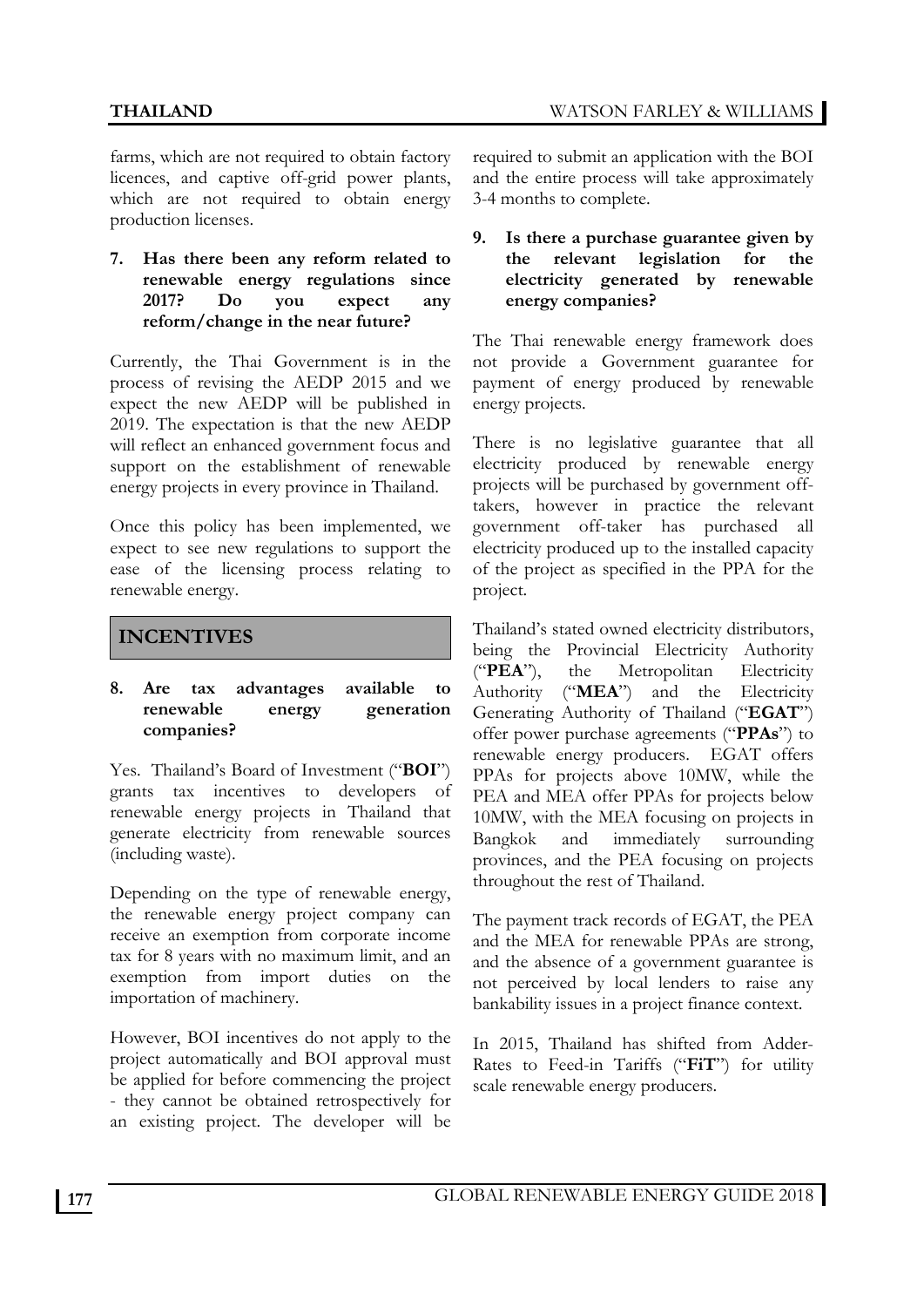While some existing projects operate on Adder-Rate PPAs, PPAs issued in the future will be on a FiT basis.

**10. Is there a minimum price guarantee given by the relevant legislation for the electricity generated by renewable energy companies?** 

Pursuant to the FiT scheme issued by the ERC in 2015, the below chart demonstrates the FiT Rates applicable for renewable energy producers.

| ັັ                                          | FiT (Baht/kWhr) |                          |             | FiT Premium (Baht/kWhr) |                                         |                                                                                  |
|---------------------------------------------|-----------------|--------------------------|-------------|-------------------------|-----------------------------------------|----------------------------------------------------------------------------------|
| Capacity (MW)                               | $FiT_F$         | FiT <sub>v</sub><br>2560 | $FiT^{(1)}$ | Duration<br>(Years)     | Bio-fuel<br>projects<br>(first 8 years) | Project in<br>Southern<br><b>Border</b><br>Province (2)<br>(project<br>lifetime) |
| 1. Waste (integrated waste management)      |                 |                          |             |                         |                                         |                                                                                  |
| Installed Capacity $\leq 1$ Megawatt        | 3.13            | 3.21                     | 6.34        | 20                      | 0.70                                    | 0.50                                                                             |
| Installed Capacity $> 1-3$ Megawatt         | 2.61            | 3.21                     | 5.82        | 20                      | 0.70                                    | 0.50                                                                             |
| Installed Capacity > 3 Megawatt             | 2.39            | 2.63                     | 5.08        | 20                      | 0.70                                    | 0.50                                                                             |
| 2. Waste (land fill)                        | 5.60            | $\overline{a}$           | 5.60        | 10                      |                                         | 0.50                                                                             |
| <b>Biomass</b><br>3.                        |                 |                          |             |                         |                                         |                                                                                  |
| Installed Capacity $\leq 1$ Megawatt        | 3.13            | 2.21                     | 5.34        | 20                      | 0.50                                    | 0.50                                                                             |
| Installed Capacity > 1-3 Megawatt           | 2.61            | 2.21                     | 4.82        | 20                      | 0.40                                    | 0.50                                                                             |
| Installed Capacity > 3 Megawatt             | 2.39            | 1.85                     | 4.24        | 20                      | 0.30                                    | 0.50                                                                             |
| Biogas (waste water/ waste material))<br>4. | 3.76            |                          | 3.76        | 20                      | 0.50                                    | 0.50                                                                             |
| <b>Biogas</b> (energy plants)<br>5.         | 2.79            | 2.55                     | 5.34        | 20                      | 0.50                                    | 0.50                                                                             |
| 6. Hydro                                    |                 |                          |             |                         |                                         |                                                                                  |
| Installed Capacity $\leq 200$ kW            | 4.90            | $\overline{a}$           | 4.90        | 20                      |                                         | 0.50                                                                             |
| 7. Wind                                     | 6.06            | $\overline{a}$           | 6.06        | 20                      |                                         | 0.50                                                                             |

**11. Has the Paris Agreement under the United Nations Framework Convention on Climate Change been ratified? If yes, what are the undertakings of your Country in the NDC (national determined contributions) submitted for the first five-year period?** 

Thailand ratified the Paris Agreement on 21 September 2016.

Prior to the ratification of the Paris Agreement in 2016, Thailand's Office of Natural Resources and Environmental Policy and

Planning submitted the first of Thailand's Intended Nationally Determined Contribution ("**INDC**") to the United Nations Framework Convention on Climate Change ("**UNFCCC**") in supporting its commitment to comply with the Paris Agreement.

The INDC plan is to include a 20% reduction in greenhouse gas emissions from the projected business-as-usual level by 2030. The Thai government has further confirmed that the reduction in greenhouse gas emissions can be improved to 25%, subject to adequate and enhanced access to technology developments and transfers, financial resources and a support from the UNFCCC.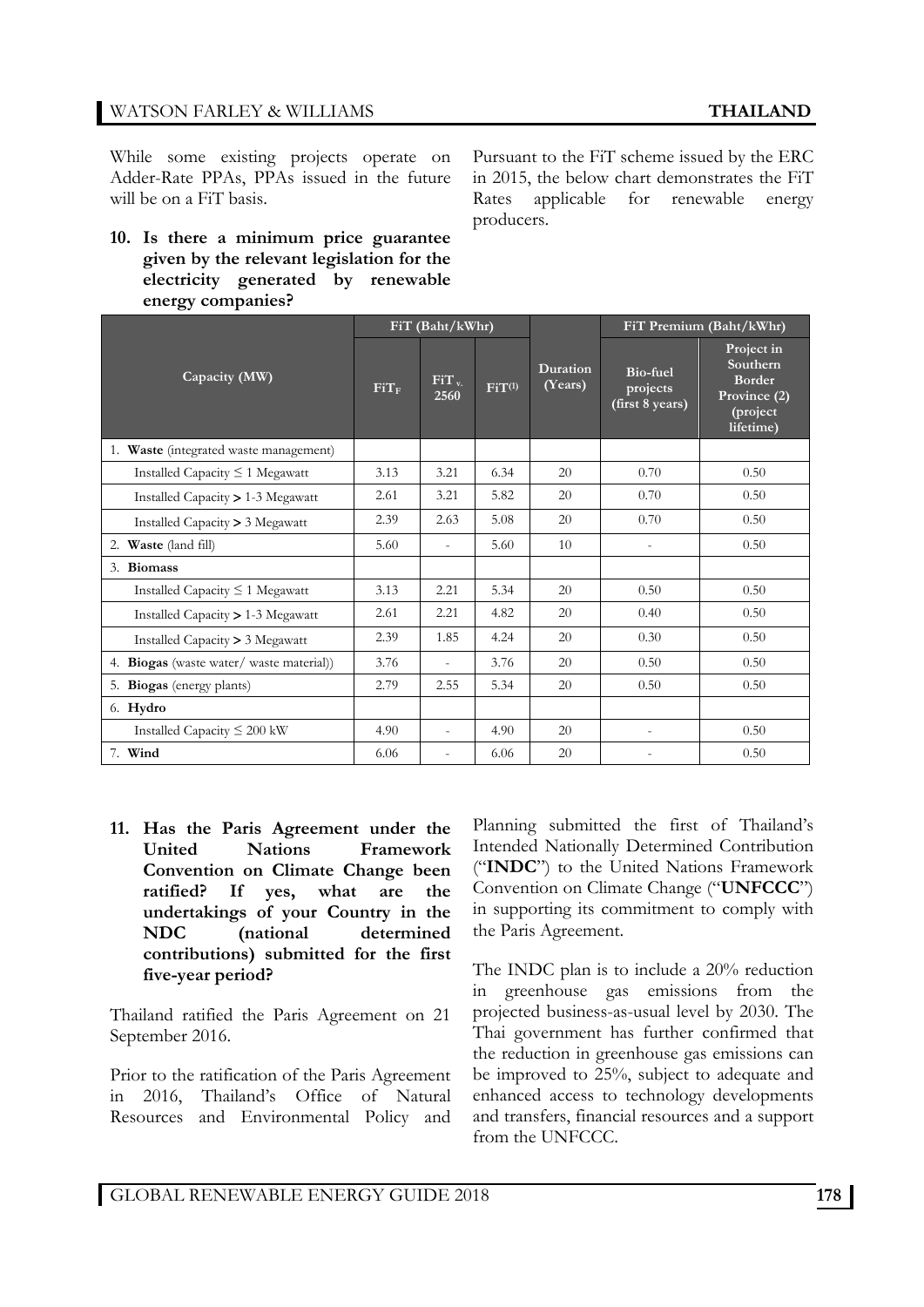#### **12. Is there a carbon market or carbon credits mechanism in your jurisdiction?**

On 28 August 2002, Thailand ratified the Kyoto protocol, which entered in to force on 16 February 2005.

Under the Kyoto protocol, Thailand voluntarily committed itself to adopting measures to reduce greenhouse gas emissions by joining the Clean Development Mechanism ("**CDM**") and the Thailand Greenhouse Gas Management Organization (a public organization regulated by the Thai Government) was established in 2007 as a designated national authority to oversee CDM projects.

The organization has aFlso developed its own project verification scheme called the Thailand Voluntary Emission Reduction Program in order to support the voluntary carbon market in Thailand. Carbon credits obtained from a verified project can be sold by way of commercial trading.

However, the Thai government does not purchase any carbon credits and therefore such trading cannot be accounted for in the carbon reduction targets under the Kyoto protocol.

#### **13. Do the renewable energy based power plants have priority for connection to the grid?**

There is no specific law which gives renewable projects priority connection to the grid, although in recent renewable PPA rounds, the need for projects has been identified on a province by province basis, with specific reference to grid interconnection points that would be made available to project developers.

Despite the issuance of AEDP 2015 which supports energy generated from renewable energy sources, PPAs between the renewable energy utility scale with the government

electricity distributor have been slowed in recent years due to a large number of renewable energy projects which are now in the process of construction and development and are required to meet the scheduled commercial operation date.

#### **14. Is there an incentive for domestic (local) manufacturing of equipment or materials used in the construction of renewable energy based power plants?**

There is no specific framework which provides incentives to developers to use locally produced materials, however the BOI does reserve the right to deny import duty exemption for items which are manufactured in Thailand, and developers relying on BOI approval for import duty exemption should carefully consider the scope of import duty exemption available for their projects.

Indirect incentives are potentially available in that the BOI also has the ability to provide tax incentives to manufactures of equipment and materials used in the renewable energy sector, resulting in lower production costs for locally produced equipment and materials.

#### **15. What are the other incentives available to renewable energy generation companies?**

Under the BOI scheme, a renewable energy generation company being majority foreign owned is able to enjoy incentives other than tax incentives including permission to own land and being able to bring in foreign workers and expatriate employees to work in Thailand.

# **STATISTICS**

**16. What is the percentage of electricity generated based on each type of renewable energy source in the total generation of electricity at country scale?**